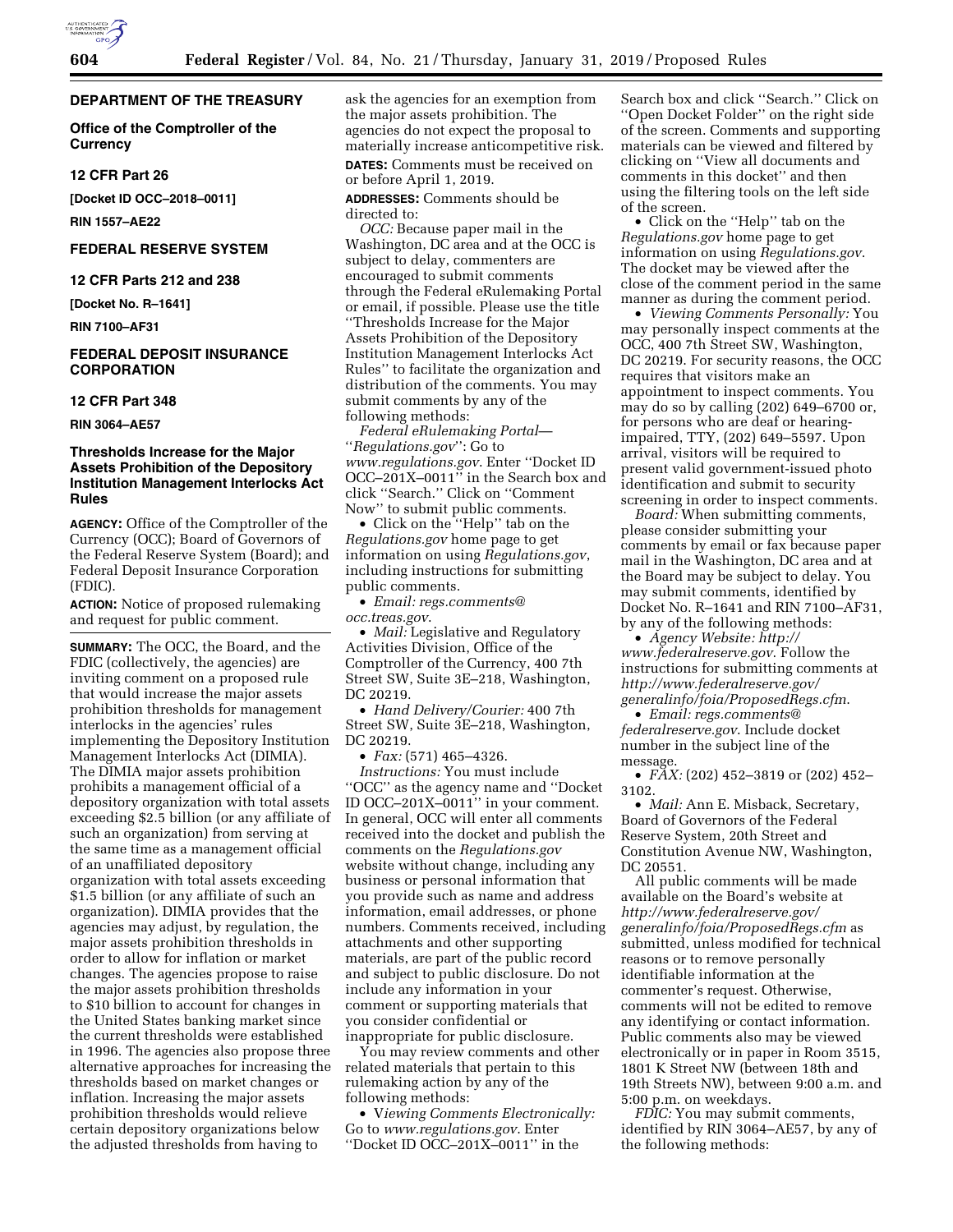• *Agency Website: [https://](https://www.fdic.gov/regulations/laws/federal/) [www.fdic.gov/regulations/laws/federal/](https://www.fdic.gov/regulations/laws/federal/)*. Follow instructions for submitting

comments on the Agency website. • *Email: [Comments@fdic.gov](mailto:Comments@fdic.gov)*. Include the RIN 3064–AE57 on the subject line of the message.

• *Mail:* Robert E. Feldman, Executive Secretary, Attention: Comments, Federal Deposit Insurance Corporation, 550 17th Street NW, Washington, DC 20429.

• *Hand Delivery:* Comments may be hand delivered to the guard station at the rear of the 550 17th Street Building (located on F Street) on business days between 7:00 a.m. and 5:00 p.m.

*Instructions:* All comments received must include the agency name and RIN 3064–AE57 for this rulemaking. All comments received will be posted without change to *[https://www.fdic.gov/](https://www.fdic.gov/regulations/laws/federal/) [regulations/laws/federal/](https://www.fdic.gov/regulations/laws/federal/)*, including any personal information provided. Paper copies of public comments may be ordered from the FDIC Public Information Center, 3501 North Fairfax Drive, Room E–1002, Arlington, VA 22226 by telephone at (877) 275–3342 or (703) 562–2200.

## **FOR FURTHER INFORMATION CONTACT:**

*OCC:* Daniel Perez, Attorney, Christopher Rafferty, Attorney, Chief Counsel's Office, (202) 649–5490; or for persons who are deaf or hearingimpaired, TTY, (202) 649–5597; Office of the Comptroller of the Currency, 400 7th Street SW, Washington, DC 20219.

*Board:* Michelle Kidd, Senior Counsel, (202) 736–5554; Claudia Von Pervieux, Senior Counsel, (202) 452– 2552; or Andrew Hartlage, Counsel, (202) 452–6483, of the Legal Division; Katie Cox, Manager, (202) 452–2721; or Melissa Clark, Senior Supervisory Financial Analyst, (202) 452–2277, of the Division of Supervision and Regulation, Board of Governors of the Federal Reserve System, 20th Street and Constitution Avenue NW, Washington, DC 20551. For the hearing impaired only, Telecommunication Device for the Deaf, (202) 263–4869, Board of Governors of the Federal Reserve System, 20th Street and Constitution Avenue NW, Washington, DC 20551.

*FDIC:* Karen J. Currie, Senior Examination Specialist, Division of Risk Management Supervision, (202) 898– 3981; Mark Mellon, Counsel, Legal Division, (202) 898–3884; Federal Deposit Insurance Corporation, 550 17th Street NW, Washington, DC 20429. **SUPPLEMENTARY INFORMATION:** 

# **Table of Contents**

- I. Introduction
- A. Summary of Proposed Rule and Policy **Objectives**
- B. Background

#### II. Description of Proposed Rule

- A. Proposal To Increase Asset Thresholds to \$10 Billion
- B. Expected Impact
- C. Future Adjustments to the Thresholds III. Alternative Approaches To Adjust the
	- Asset Thresholds A. Thresholds Adjustment Based on
	- Percentage of the Number of Banking Organizations Covered by Prohibition
	- B. Thresholds Adjustment Based on Asset Growth
	- C. Thresholds Adjustment Increased Based on Inflation
- IV. FDIC Technical Amendments
- V. Request for Comment
- VI. Regulatory Analysis

#### **I. Introduction**

## *A. Summary of Proposed Rule and Policy Objectives*

The Office of the Comptroller of the Currency (OCC), the Board of Governors of the Federal Reserve System (Board), and the Federal Deposit Insurance Corporation (FDIC) (collectively, the agencies) are inviting comment on a notice of proposed rulemaking (proposed rule or proposal) that would increase the major assets prohibition thresholds for management interlocks in the agencies' rules implementing the Depository Institution Management Interlocks Act (DIMIA).1 The proposed increase in the thresholds would account for changes in the United States banking market since Congress established the current thresholds in 1996. Under the major assets prohibition of the current rules, a management official<sup>2</sup> of a depository organization 3 (or any affiliate of such

2 In the agencies' rules, ''management official'' is defined to include directors; advisory or honorary directors of a depository institution with total assets of \$100 million or more; ''senior executive officers,'' as that term is defined in the agencies' rules regarding notice of addition or change of directors and senior executive officers; branch managers; trustees of depository organizations under the control of trustees; and any persons who have a representative or nominee as defined in the agencies' rules on management interlocks, serving in any of the capacities described above. 12 CFR 26.2(j)(1) (OCC); 12 CFR 212.2(j)(1) and 238.92(j)(1) (Board); and 12 CFR 348.2(k)(1) (FDIC).

3 In the agencies' rules, the term ''depository organization'' means a depository institution or a depository holding company. ''Depository institution'' means a commercial bank (including a private bank), a savings bank, a trust company, a savings and loan association, a building and loan association, a homestead association, a cooperative bank, an industrial bank, or a credit union, chartered under the laws of the United States and having a principal office located in the United States. Additionally, a United States office of a foreign commercial bank, including a branch or agency, is a depository institution. ''Depository holding company'' means a bank holding company or a savings and loan holding company (as more fully defined in section 202 of the Interlocks Act (12 U.S.C. 3201)) having its principal office located in the United States. 12 CFR 26.2 (OCC); 12 CFR 212.2 and 238.92 (Board); and 12 CFR 348.2 (FDIC).

organization) with total assets exceeding \$2.5 billion may not serve as a management official of an unaffiliated depository organization (or any affiliate of such organization) with total assets exceeding \$1.5 billion without seeking an exemption. The proposed rule would increase both thresholds to \$10 billion.

In addition, the agencies are proposing three alternative approaches for increasing the asset thresholds, described below.

By increasing the major assets prohibition thresholds, the proposed rule and proposed alternative approaches would reduce the number of depository organizations subject to the major assets prohibition and reduce burden by relieving depository organizations below the increased thresholds from having to ask the agencies for an exemption from the major assets prohibition. The agencies anticipate that raising the thresholds will facilitate small depository organizations in finding qualified directors by eliminating the need to file a request for an exemption from the major assets prohibition.

#### *B. Background*

DIMIA—implemented through the agencies' rules at 12 CFR parts 26, 212, 238 subpart J, and 348—fosters competition by prohibiting a management official from serving at the same time as a management official of an unaffiliated depository organization in situations where the management interlock may have an anticompetitive effect.4 DIMIA and the agencies' rules achieve this purpose through three restrictions.

The first, the community prohibition, prohibits a management official of a depository organization from serving at the same time as a management official of an unaffiliated depository organization if the involved depository organizations (or a depository institution affiliate thereof) have offices in the same community.5 The second, the relevant metropolitan statistical area (RMSA) prohibition, prohibits a management official of a depository organization from serving at the same time as a management official of an unaffiliated depository organization if the involved depository organizations (or a depository institution affiliate thereof) have offices in the same

<sup>1</sup> 12 U.S.C. 3201 *et seq.* 

<sup>4</sup> 12 CFR 26.1(b) (OCC); 12 CFR 212.1(b) and 238.91(b) (Board); and 12 CFR 348.1(b) (FDIC).

<sup>5</sup> In the agencies' rules, ''community'' means a city, town, or village, and contiguous and adjacent cities, towns, or villages. 12 CFR 26.2(c) (OCC); 12 CFR 212.2(c) and 238.92(c) (Board); and 12 CFR 348.2(c) (FDIC).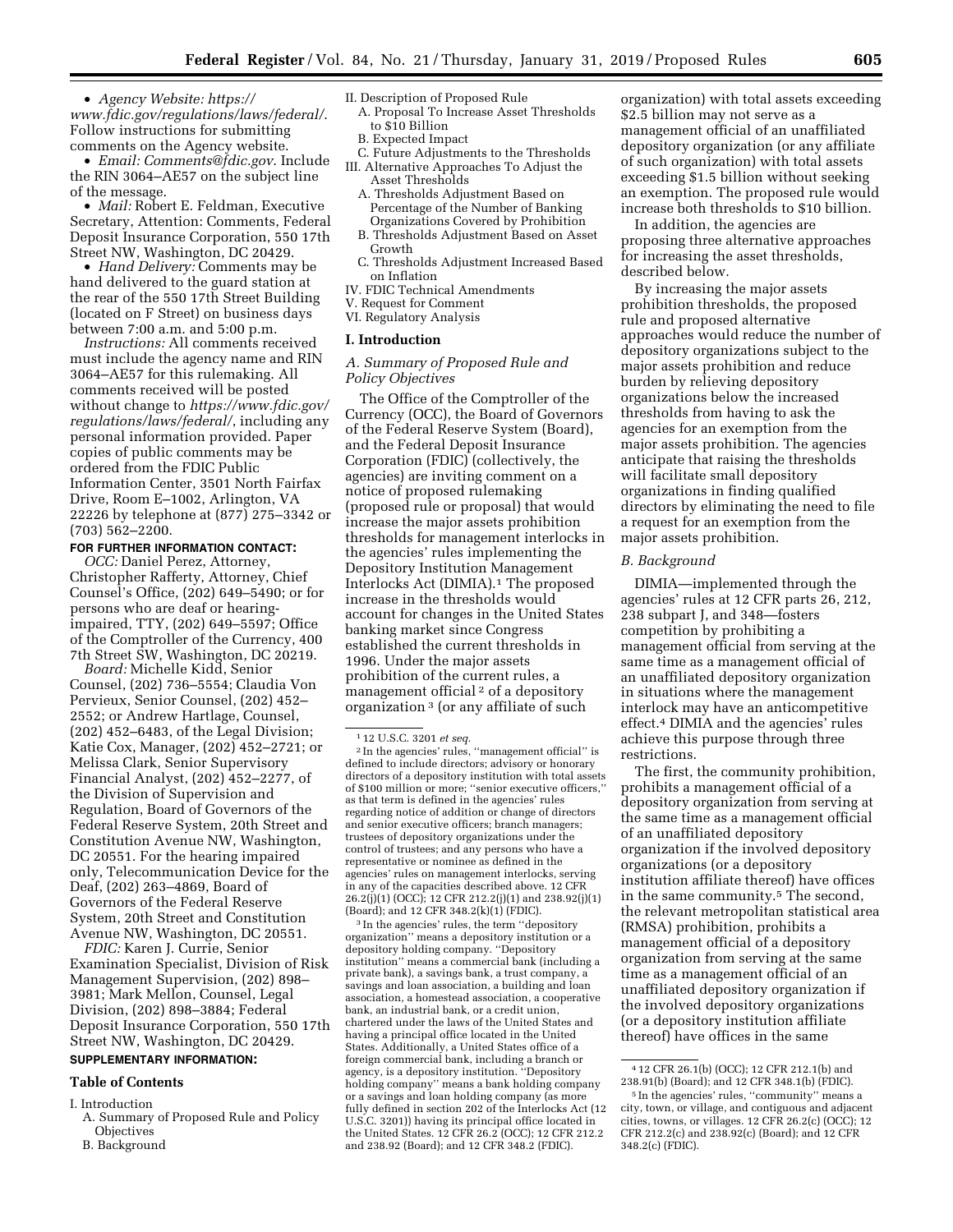RMSA 6 and each depository organization has total assets of \$50 million or more. The third, the major assets prohibition, prohibits a management official of a depository organization with total assets exceeding \$2.5 billion (or any affiliate of such an organization) from serving at the same time as a management official of an unaffiliated depository organization with total assets exceeding \$1.5 billion (or any affiliate of such an organization), regardless of the location of the two depository organizations. While the first two prohibitions capture the risk of anticompetitive effects from management interlocks between depository organizations that operate within overlapping geographical areas, the major assets prohibition addresses management interlocks between depository organizations that are large enough that a management interlock may present anticompetitive concerns despite the fact that the involved organizations may not have offices in the same community or RMSA.

DIMIA allows the agencies to prescribe regulations that permit otherwise prohibited interlocks under certain circumstances.7 Pursuant to the general exemption provision of the agencies' regulations, the appropriate agency may exempt a prohibited interlock in response to an application by a depository organization if the appropriate agency finds that the interlock would not result in a monopoly or substantial lessening of competition and would not present safety and soundness concerns.<sup>8</sup>

The \$1.5 billion and \$2.5 billion thresholds for the DIMIA major assets prohibition were enacted through amendments to DIMIA in the Economic Growth and Regulatory Paperwork Reduction Act of 1996 (EGRPRA).9 During hearings for EGRPRA, it was noted that the increase of the asset thresholds to \$1.5 billion and \$2.5

8 12 CFR 26.6(a) (OCC); 12 CFR 212.6(a) and 238.96(a) (Board); and 12 CFR 348.6(a) (FDIC). The agencies have published an interagency interpretation that explains which agency is the appropriate agency for purposes of filing a request for a general exemption under the agencies' rules. *See Permissible Interlocks—Regulatory Exceptions; Agency Approval,* 1 Fed. Res. Reg. Serv. (Bd. of Governors of the Fed. Reserve Sys.) § 3–831 (Nov. 18, 1992), 2006 WL 3928616.

9*See* Economic Growth and Regulatory Paperwork Reduction Act of 1996, Pub. L. 104–208, Title II, 110 Stat. 3009–9, § 2210(a).

billion was made because the previous asset threshold numbers did not ''realistically reflect the size of large institutions in today's market.'' 10

DIMIA, as amended, provides that the agencies may adjust the thresholds as necessary ''to allow for inflation or market changes."<sup>11</sup> The current major assets thresholds have not been adjusted since 1996, do not reflect the growth and consolidation among U.S. depository organizations that has occurred in the intervening years, and do not realistically reflect the size of large institutions in today's market. For instance, total assets at depository organizations have grown nearly 250 percent between the fourth quarter of 1996 and the fourth quarter of 2017. Moreover, in a March 2017 report to Congress mandated by EGRPRA, the agencies committed to reducing regulatory burden by adjusting the major assets thresholds in the agencies' DIMIA regulations.12

#### **II. Description of Proposed Rule**

## *A. Proposal To Increase Asset Thresholds to \$10 Billion*

The agencies are proposing to raise the major assets prohibition thresholds from \$1.5 billion and \$2.5 billion to \$10 billion each. As proposed, the major assets prohibition would restrict management interlocks between unaffiliated depository organizations with total assets exceeding \$10 billion (or any affiliates of such organizations).

The proposed threshold increase, and applying the major assets prohibition to larger depository organizations rather than small institutions (*i.e.,* community banks), is consistent with the purpose of DIMIA.13 A \$10 billion major assets prohibition threshold would prohibit interlocks between larger depository organizations, which could present a risk of anticompetitive conduct at the national banking market level, while exempting smaller or communitybanking-organization-sized depository organizations, which do not present the

12Federal Financial Institutions Examination Council, Joint Report to Congress: Economic Growth and Regulatory Paperwork Reduction Act, 82 FR 15900, 15903 (Mar. 30, 2017), *[https://](https://www.ffiec.gov/pdf/2017_FFIEC_EGRPRA_Joint-Report_to_Congress.pdf) [www.ffiec.gov/pdf/2017](https://www.ffiec.gov/pdf/2017_FFIEC_EGRPRA_Joint-Report_to_Congress.pdf)*\_*FFIEC*\_*EGRPRA*\_*Joint-Report*\_*to*\_*[Congress.pdf](https://www.ffiec.gov/pdf/2017_FFIEC_EGRPRA_Joint-Report_to_Congress.pdf)*.

13Legislative history indicates that Congress intended for the major assets prohibition to apply to ''larger'' organizations. *See* H.R. Rep. No. 95– 1383, at 5 (1978); S. Rep. No. 95–323, at 13 (1977). same competitive risks at the national banking market level.

In addition, the proposal is consistent with the current thresholds that Congress and the agencies have used to distinguish between small institutions and larger institutions. For example, section 201 and 203 of the Economic Growth, Regulatory Relief, and Consumer Protection Act provide certain procedural burden relief for institutions with less than \$10 billion in total consolidated assets.14 Additionally, the Dodd-Frank Wall Street Reform and Consumer Protection Act uses a \$10 billion threshold to distinguish between large banks subject to supervision by the Bureau of Consumer Financial Protection and small banks subject to prudential regulator supervision.<sup>15</sup> A \$10 billion threshold also is consistent with the asset threshold used by the Board to distinguish between community banking organizations and larger banking organizations for supervisory and regulatory purposes,16 the asset threshold used by the FDIC to distinguish between ''small'' and ''large'' institutions for purposes of its assessment regulations,17 and the asset threshold used by the OCC to distinguish community banks from midsize and large banks.18

Further, having a single, consistent asset threshold would simplify the agencies' DIMIA regulations and enable depository organizations to identify more easily whether they may be subject to the major assets prohibition.

15Public Law 111–203, § 1025 & 1026, 124 Stat. 1376, 1990–95 (2010).

16Bd. of Governors of the Fed. Reserve Sys., Commercial Bank Examination Manual (rev. Jan. 2018), *[https://www.federalreserve.gov/publications/](https://www.federalreserve.gov/publications/files/cbem.pdf)  [files/cbem.pdf](https://www.federalreserve.gov/publications/files/cbem.pdf)*.

17*See* 12 CFR 327.8(e) and (f). For the purposes of the FDIC's assessment regulations, a ''small institution'' generally is an insured depository institution with less than \$10 billion in total assets. Generally, a ''large institution'' is an insured depository institution with more than \$10 billion in total assets or that is treated as a large institution for assessment purposes under section 327.16(f).

18Comptroller's Handbook, ''OCC Community Bank Supervision'' (June 2018), *[https://](https://www.occ.gov/publications/publications-by-type/comptrollers-handbook/community-bank-supervision/pub-ch-community-bank-supervision.pdf) [www.occ.gov/publications/publications-by-type/](https://www.occ.gov/publications/publications-by-type/comptrollers-handbook/community-bank-supervision/pub-ch-community-bank-supervision.pdf)  [comptrollers-handbook/community-bank](https://www.occ.gov/publications/publications-by-type/comptrollers-handbook/community-bank-supervision/pub-ch-community-bank-supervision.pdf)supervision/pub-ch-community-bank[supervision.pdf](https://www.occ.gov/publications/publications-by-type/comptrollers-handbook/community-bank-supervision/pub-ch-community-bank-supervision.pdf)*.

<sup>6</sup> In the agencies' rules, ''RMSA'' means an MSA, a primary MSA, or a consolidated MSA that is not comprised of designated Primary MSAs to the extent that these terms are defined and applied by the Office of Management and Budget. 12 CFR 26.2(m) (OCC); 12 CFR 212.2(m) and 238.92(m) (Board); and 12 CFR 348.2(c) (FDIC).

<sup>7</sup> 12 U.S.C. 3207.

<sup>10</sup>*The Economic Growth and Regulatory Paperwork Reduction Act—S. 650: Hearings Before the Subcomm. on Fin. Insts. and Regulatory Relief of the S. Comm. on Banking, Hous., & Urban Affairs,* 104 Cong. 90 (1995) (statement of Eugene A. Ludwig, Comptroller of the Currency).

<sup>11</sup> 12 U.S.C. 3203.

<sup>14</sup>Economic Growth, Regulatory Relief, and Consumer Protection Act, Public Law 115–174, § 201, 203, 132 Stat. 1296, 1306, 1309 (2018) (enacting a ''Community Bank Leverage Ratio'' capital simplification framework that is generally available to depository institutions and depository institution holding companies with \$10 billion or less in total consolidated assets and exempting generally from the prohibitions of section 13 of the Bank Holding Company Act of 1956, also known as the ''Volcker Rule,'' certain entities with \$10 billion or less in total consolidated assets).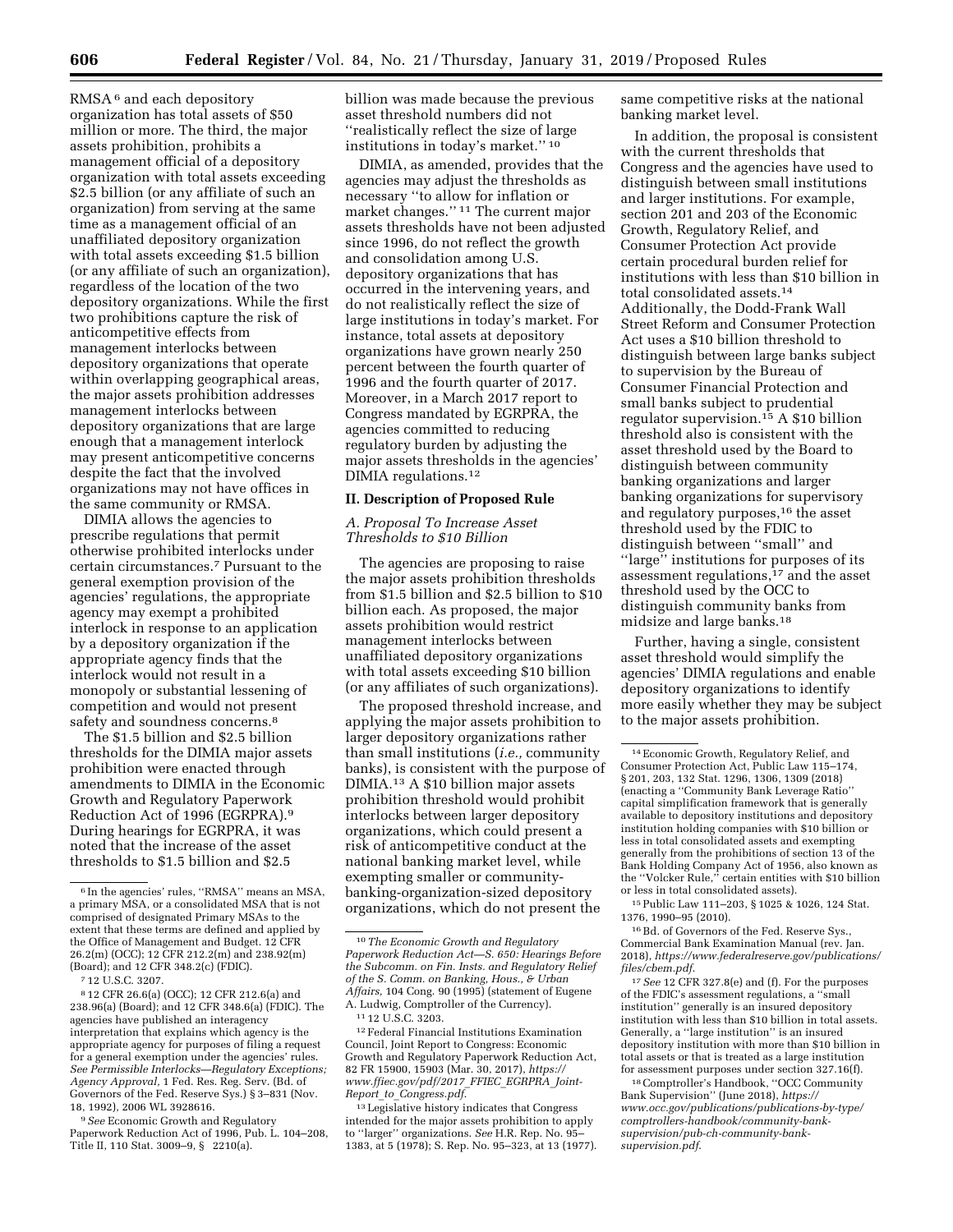#### *B. Expected Impact*

The proposed rule would increase the number of depository organizations that would no longer be subject to the major assets prohibition and therefore reduce the number of institutions that need to seek an exemption from the major assets prohibition from the appropriate agency.

As of December 31, 2017, 1,021 depository organizations had total assets of more than \$1.5 billion and were subject to the major assets prohibition.<sup>19</sup> In addition, 698 depository organizations with total assets of more than the \$2.5 billion threshold were subject to restrictions on management interlocks with unaffiliated depository organizations with total assets exceeding the \$1.5 billion threshold. If the agencies raise the \$1.5 billion asset threshold to \$10 billion, they would exempt 764 depository organizations from the major assets prohibition as of December 31, 2017. Of these 764 depository organizations, 224 are FDICsupervised depository institutions, 113 are OCC-supervised depository institutions, 91 are Board-supervised depository institutions, and 336 are Board-supervised depository holding companies. As of December 31, 2017, 257 depository organizations reported total assets greater than \$10 billion and would remain subject to the major assets prohibition.

Increasing the thresholds of the major assets prohibition would allow smaller depository organizations to form management interlocks with other smaller depository organizations and would relieve the depository organization seeking to add a management official from the associated burden of seeking a general exemption from the appropriate agency with respect to such a management interlock (unless the interlock would be prohibited by the community or RMSA prohibitions). The agencies believe that with fewer depository organizations subject to the major assets prohibition thresholds, the proposed rule would expand the pool of available management officials for smaller

depository organizations no longer covered by the major assets prohibition.

The agencies do not expect the proposal to materially increase anticompetitive risk. The increase to the major assets prohibition thresholds is insufficient to materially increase the risk of anticompetitive interlocks between depository organizations at the national banking market level, and the proposal does not affect DIMIA prohibitions against interlocks within overlapping geographical areas.

#### *C. Future Adjustments to the Thresholds*

Following adjustment of the thresholds by this proposed rule, if adopted, the agencies would make further adjustments to the thresholds to account for inflation through direct final rule without notice and comment pursuant to 12 CFR 26.3(c), 212.3(c), 238.93(c), and 348.3(c). If the agencies determine that further adjustments to the thresholds are warranted for reasons other than inflation, the agencies then would propose another adjustment through a subsequent notice of proposed rulemaking with the opportunity to comment.

## **III. Alternative Approaches To Adjust the Asset Thresholds**

As described above, in order to account for market changes since the agencies' DIMIA regulations were last updated, the agencies propose to increase the major assets prohibition thresholds to \$10 billion. The agencies also invite comment on three alternative approaches discussed below. Consistent with the agencies' authority under DIMIA, two of the alternative approaches, like the proposed approach, are based on market changes, and the third alternative approach is based on inflation.20 Because the proposal and the alternative approaches all would raise the major assets prohibition thresholds, the agencies expect that the impact for each proposal would be similar (*i.e.,* each approach would result in a greater number of depository organizations exempted from the major assets prohibition), varying only in the degree of the impact (*i.e.,* the number of depository organizations exempted).

## *A. Thresholds Adjustment Based on Percentage of the Number of Banking Organizations Covered by Prohibition*

Under the first alternative approach, the agencies would adjust the major assets prohibition thresholds so that approximately the same percentage of the total number of banking

organizations 21 that were covered by the thresholds as of the fourth quarter of 1996—the year in which the \$1.5 billion and \$2.5 billion major assets prohibition thresholds were established by statute would be covered as of fourth quarter 2017. By adjusting the major assets prohibition thresholds so that they cover the same percentage of the total number of banking organizations as was covered in 1996, this alternative approach accounts for changes in the U.S. banking market and seeks to maintain the prohibition's initial scope and impact—which was limited to only relatively large depository organizations—as well as the protections it provides against anticompetitive risk. This approach would increase the current thresholds of \$1.5 billion and \$2.5 billion to \$7.9 billion and \$11.8 billion, respectively.

As of the fourth quarter of 1996, the major assets prohibition thresholds covered the top 1.9 percent and 1.3 percent of banking organizations by asset size. By the fourth quarter of 2017, the percentage of banking organizations covered by the thresholds had increased to 6.83 percent and 4.44 percent. Adjusting the major assets prohibition thresholds to account for this market change would result in adjusted asset thresholds of \$7.9 billion and \$11.8 billion.

Raising the current \$1.5 billion threshold to \$7.9 billion would result in an additional 702 depository organizations being exempted from the major assets prohibition. Of these 702 depository organizations, 207 are FDICsupervised depository institutions, 102 are OCC-supervised depository institutions, 82 are Board-supervised depository institutions, and 311 are Board-supervised depository holding companies. As of December 31, 2017, 78 depository organizations reported total assets greater than \$7.9 billion but less than \$11.8 billion. Finally, 241 depository organizations reported total assets greater than \$11.8 billion and would remain subject to the major assets prohibition.

 $^{\rm 19}\rm{The}$  analysis in this preamble reflecting changes in the number of depository organizations exempted does not incorporate credit unions because this proposed rule does not apply to credit unions. Data used in this analysis were drawn from the December 31, 1996, and December 31, 2017, Consolidated Reports of Condition and Income (Call Reports), Consolidated Financial Statements for Holding Companies, Parent Company Only Financial Statements for Large Holding Companies, Parent Company Only Financial Statements for Small Holding Companies, and Reports of Assets and Liabilities of U.S. Branches and Agencies of

<sup>&</sup>lt;sup>20</sup> See 12 U.S.C. 3203.

<sup>21</sup>The agencies' analysis, and resulting percentages and thresholds, for this approach relies on ''banking organizations'' instead of ''depository organizations'' to avoid double-counting the assets of depository institutions held by depository holding companies that reported consolidated holding company assets. As used here, the term ''banking organization'' includes all depository holding companies, as defined by the agencies' DIMIA regulations, that reported consolidated assets greater than zero and all depository institutions, as defined by the agencies' DIMIA regulations, with reported assets greater than zero that are not consolidated under a holding company.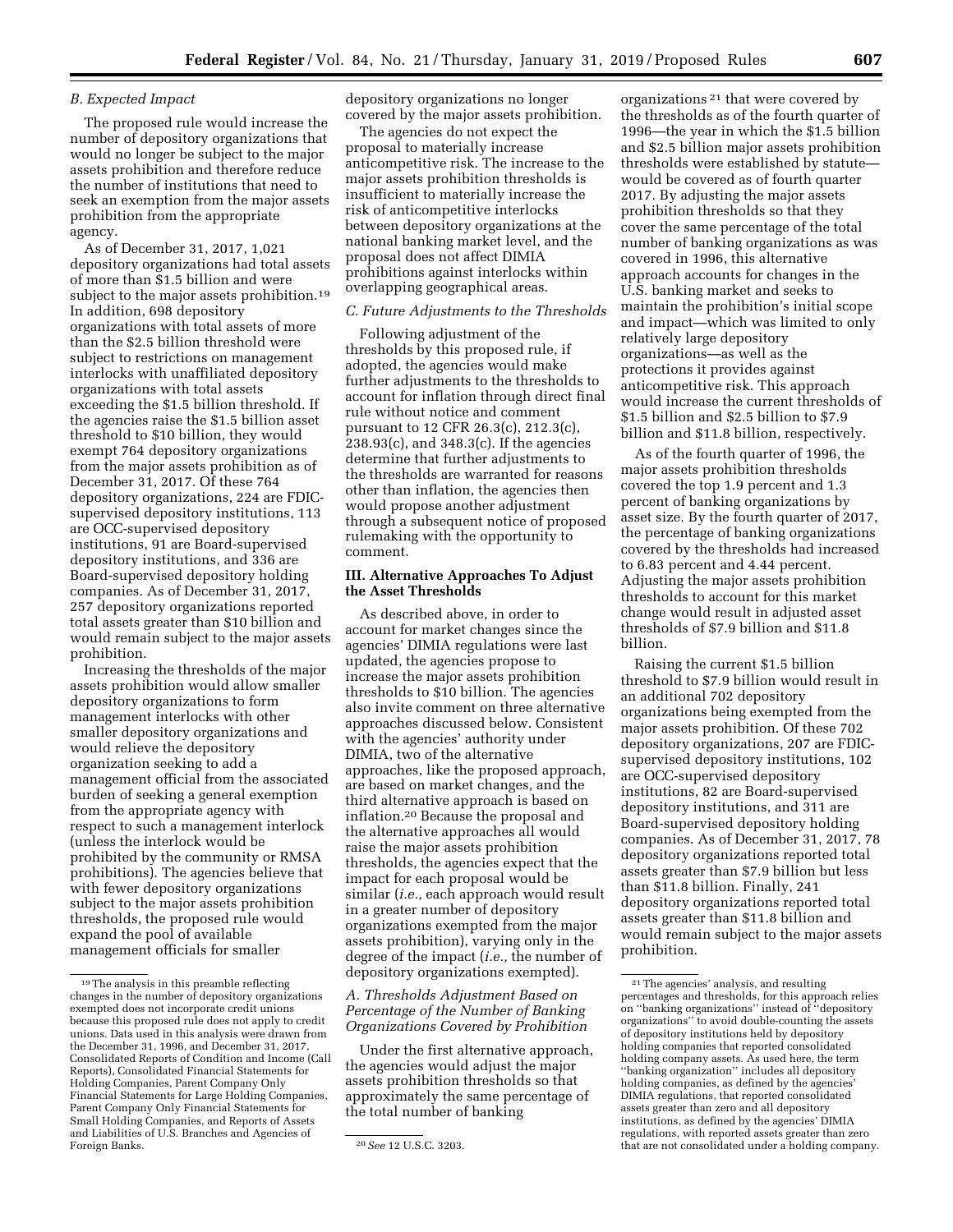## *B. Thresholds Adjustment Based on Asset Growth*

Under this second alternative approach, the agencies would propose to adjust the major assets prohibition thresholds to reflect the rate of asset growth for depository organizations over the period between the fourth quarter of 1996 and the fourth quarter of 2017. This approach seeks to replicate the major assets prohibition's coverage of the 1996 banking market by using total asset growth as a measure of market change. Total assets at depository organizations have grown by \$15.6 trillion between the fourth quarter of 1996 and the fourth quarter of 2017. This growth represents an increase of three and one-half times the amount of total assets in the fourth quarter of 1996. Under this approach, the current major assets prohibition thresholds would be multiplied by the aforementioned rate of asset growth (3.5) to account for market changes for depository organizations. As a result, the current assets thresholds would be raised from \$1.5 billion and \$2.5 billion to \$5.3 billion and \$8.8 billion, respectively.

Raising the \$1.5 billion asset threshold to \$5.3 billion would result in an additional 616 depository organizations being exempted from the major assets prohibition. Of these 616 depository organizations, 182 are FDICsupervised depository institutions, 89 are OCC-supervised depository institutions, 74 are Board-supervised depository institutions, and 271 are Board-supervised depository holding companies. As of December 31, 2017, 109 depository organizations reported total assets greater than \$5.3 billion, but less than \$8.8 billion. Finally, 296 depository organizations reported total assets greater than \$8.8 billion and would remain subject to the major assets prohibition.

## *C. Thresholds Adjustment Increased Based on Inflation*

Under the third alternative approach, the agencies would adjust the major assets prohibition thresholds based on the year-to-year change in the average of the Consumer Price Index for Urban Wage Earners and Clerical Workers (CPI–W). Adjusting the asset thresholds based on inflation from the fourth quarter of 1996 to the fourth quarter of 2017 would increase the major assets prohibition thresholds from \$1.5 billion and \$2.5 billion to \$2.3 billion and \$3.9 billion, respectively. Although the agencies' current rules allow an adjustment for inflation based on the CPI–W to be published as a final rule without notice and comment, the

agencies believe it is appropriate to seek comment on an inflation-based approach given the length of time that has passed without change to the thresholds and given the extent to which the banking market has changed during that time.

Raising the \$1.5 billion asset threshold to \$2.3 billion would exempt an additional 288 depository organizations from the major assets prohibition. Of these 288 depository organizations, 83 are FDIC-supervised depository institutions, 45 are OCCsupervised depository institutions, 36 are Board-supervised depository institutions, and 124 are Boardsupervised depository holding companies. As of December 31, 2017, 219 depository organizations reported total assets greater than \$2.3 billion but less than \$3.9 billion. Finally, 514 depository organizations reported total assets greater than \$3.9 billion and would remain subject to the major assets prohibition.

#### **IV. FDIC Technical Amendments**

In addition to the proposed adjustment of the thresholds for the major assets prohibition, the FDIC intends to make two purely technical corrections to FDIC regulations, both pertaining to DIMIA implementation, by means of a separate final rule without notice and comment. The first correction pertains to 12 CFR 303.249 and would remove an erroneous statement. The second pertains to 12 CFR 348.4(i) and would correct a citation. Both technical corrections will be explained in further detail in the FDIC final rule.

### **V. Request for Comment**

The agencies invite comment on all aspects of this proposal, including the specific questions enumerated below.

*Question 1: Are depository organizations the appropriate unit for measuring market change for purposes of the agencies' proposal? In addition, are banking organizations the appropriate unit for measuring market change for purposes of the agencies' alternative approach based on the percentage of the number of banking organizations covered by the prohibition? For all of the proposed approaches, would another unit of measurement be more appropriate? If so, what unit of measurement and why?* 

*Question 2: Is the proposed \$10 billion asset threshold appropriate to carry out the purposes of the major assets prohibition? Would one of the other alternative approaches proposed to adjust the thresholds be more appropriate to meet the purposes of the*  *major assets prohibition? Would some other dollar amount, or some combination of asset thresholds or factors, be more appropriate? If so, what threshold, factor, or combination thereof would be appropriate, and why?* 

*Question 3: Is the measurement period of the fourth quarter of 1996 through the fourth quarter of 2017, as used in the agencies' alternative approaches, appropriate for purposes of measuring market change? Should the agencies shorten or extend this measurement period? If so, why?* 

*Question 4: Are there any other approaches to adjusting the major assets prohibition thresholds that would be more appropriate than the approaches proposed by the agencies? If so, what approach would be more appropriate and why?* 

#### **VI. Regulatory Analysis**

#### *A. Paperwork Reduction Act of 1995*

Certain provisions of the proposed rule contain ''collection of information'' requirements within the meaning of the Paperwork Reduction Act (PRA) of 1995 (44 U.S.C. 3501–3521). In accordance with the requirements of the PRA, the agencies may not conduct or sponsor, and the respondent is not required to respond to, an information collection unless it displays a currently valid Office of Management and Budget (OMB) control number. The OMB control number for the OCC is 1557– 0014; the Board's is 7100–0134; and the FDIC's is 3064–0118. These information collections will be extended for three years, with revision. The information collection requirements contained in this proposed rulemaking have been submitted by the OCC and FDIC to OMB for review and approval under section 3507(d) of the PRA (44 U.S.C. 3507(d)) and section 1320.11 of the OMB's implementing regulations (5 CFR 1320). The Board reviewed the proposed rule under the authority delegated to the Board by OMB.

Comments are invited on: a. Whether the collections of information are necessary for the proper performance of the agencies' functions, including whether the information has practical utility;

b. The accuracy or the estimate of the burden of the information collections, including the validity of the methodology and assumptions used;

c. Ways to enhance the quality, utility, and clarity of the information to be collected;

d. Ways to minimize the burden of the information collections on respondents, including through the use of automated collection techniques or other forms of information technology; and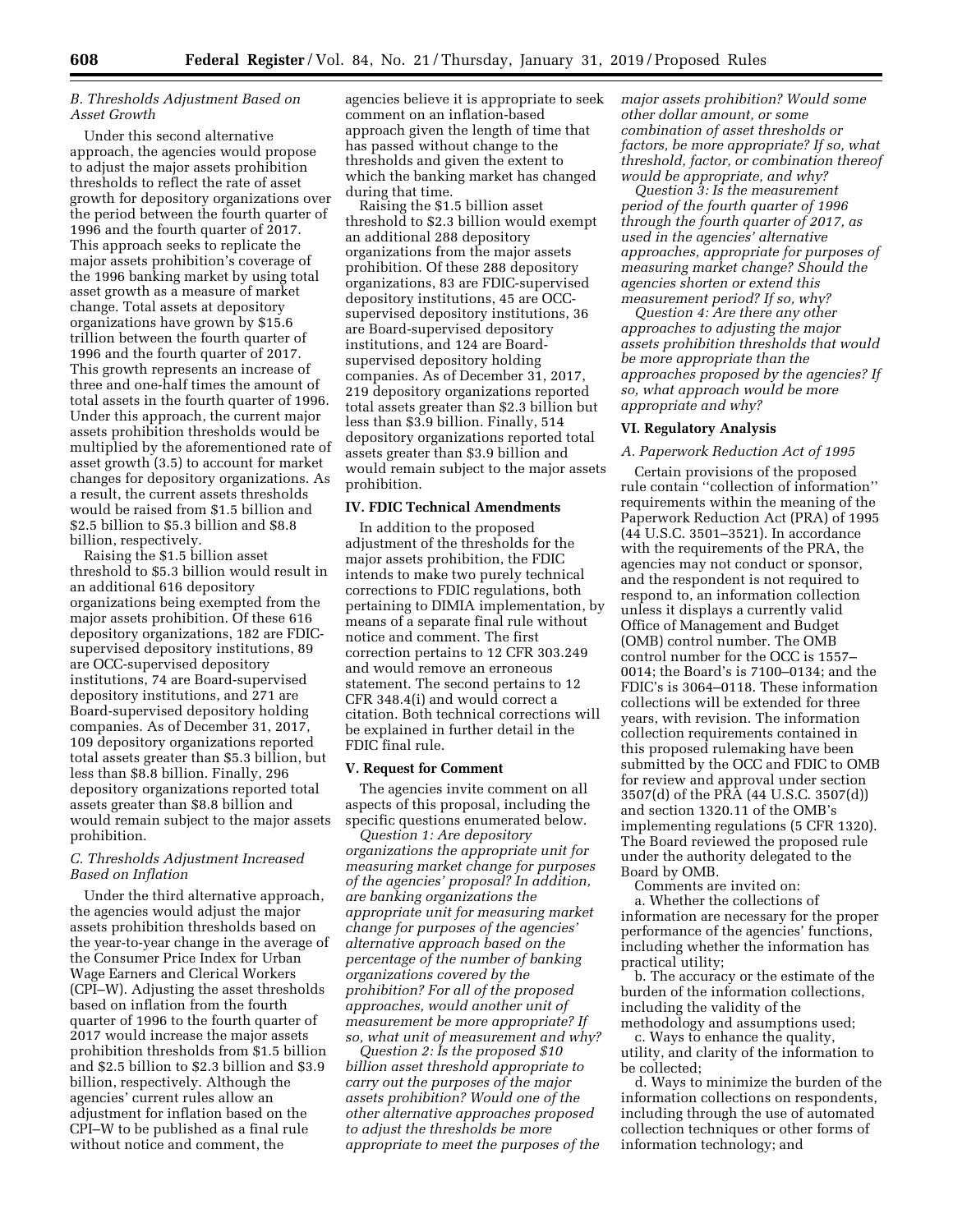e. Estimates of capital or startup costs and costs of operation, maintenance, and purchase of services to provide information.

All comments will become a matter of public record. Comments on aspects of this notice that may affect reporting, recordkeeping, or disclosure requirements and burden estimates should be sent to the addresses listed in the **ADDRESSES** section of this document. A copy of the comments may also be submitted to the OMB desk officer by mail to U.S. Office of Management and Budget, 725 17th Street NW, #10235, Washington, DC 20503; facsimile to (202) 395–6974; or email to *[oira](mailto:oira_submission@omb.eop.gov)*\_ *[submission@omb.eop.gov](mailto:oira_submission@omb.eop.gov)*, Attention, Federal Banking Agency Desk Officer.

#### Proposed Information Collection

*Title of Information Collection:*  Management Official Interlocks.

*Frequency:* Annual, event driven. *Affected Public:* Businesses or other for-profit.

#### Respondents

*OCC:* National banks, Federal savings associations, and U.S. offices of foreign commercial banks, including Federal branches and agencies.

*Board:* State member banks (SMBs), bank holding companies (BHCs), savings and loan holding companies (SLHCs), and their affiliates; and U.S. offices of foreign commercial banks, including state-licensed branches and agencies.

*FDIC:* State nonmember banks, state savings associations, and certain subsidiaries of those entities; and U.S. offices of foreign commercial banks, including insured branches and agencies.

*Current Actions:* The proposed rule would revise section 3, ''Prohibitions,'' of the agencies' DIMIA rules 22 by increasing the major asset prohibition thresholds from \$2.5 billion and \$1.5 billion to \$10 billion each. Section \_\_\_\_\_.6, "General Exemption," <sup>23</sup> contains a process for applying for an exemption from the prohibitions in section ll.3. With the increase in the major assets prohibition thresholds in section \_\_\_\_.3, it is likely that fewer<br>applications will be filed under section

.6. Therefore, the agencies have reduced their respondent counts for section \_\_\_\_.6 accordingly. Also, in<br>order to be consistent across the agencies, the agencies are applying a conforming methodology for calculating the burden estimates for the reporting and recordkeeping requirements.

#### PRA Burden Estimates

#### OCC

*OMB control number:* 1557–0014. *Estimated number of respondents:* 2. *Estimated average hours per response:*  Reporting Sections 26.4(h)(1)(i) and  $26.6(b) - 4.$ 

Recordkeeping Section 26.5(b)—3. *Estimated annual burden hours:* 14.

## Board

*OMB control number:* 7100–NEW (The current management official interlocks reporting and recordkeeping requirements are housed under OMB control number 7100–0134 and will be separated out in a new OMB control number).

*Estimated number of respondents:* 4. *Estimated average hours per response:*  Reporting Sections 212.4(h)(1)(i) and  $212.6(b) - 4.$ 

Recordkeeping Section 212.5(b)—3. *Estimated annual burden hours:* 28.

#### FDIC

*OMB control number:* 3064–0118. *Estimated number of respondents:* 6. *Estimated average hours per response:*  Reporting Sections 348.4(h)(1)(i) and  $348.6(b) - 4.$ 

Recordkeeping Section 348.5(b)—3. *Estimated annual burden hours:* 42.

#### *B. Regulatory Flexibility Act*

In general, the Regulatory Flexibility Act (RFA) (5 U.S.C. 601 *et seq.*) requires that in connection with a rulemaking, an agency prepare and make available for public comment a regulatory flexibility analysis that describes the impact of the rule on small entities. The SBA has defined ''small entities'' to include certain organizations with total assets less than or equal to \$550 million.<sup>24</sup> Under 5 U.S.C.  $605(b)$ , this analysis is not required if an agency certifies that the rule will not have a significant economic impact on a substantial number of small entities and publishes its certification and a brief explanatory statement in the **Federal Register** along with its rule.

*OCC:* The OCC currently supervises approximately 886 small entities.25

Because the major assets prohibition of DIMIA prevents a management official of a depository organization with total assets exceeding \$2.5 billion (depository organization threshold) or any affiliate of such organization from serving as a management official of an unaffiliated depository organization with total assets exceeding \$1.5 billion (unaffiliated organization threshold) it is unlikely to affect any OCC-supervised small institutions. Therefore, the OCC certifies that the proposed rule would not have a significant economic impact on a substantial number of OCC-supervised small entities.

*Board:* The Board is providing an initial regulatory flexibility analysis with respect to this proposed rule. The Regulatory Flexibility Act, 5 U.S.C. 601 *et seq.* (RFA), requires an agency to consider whether the rules it proposes will have a significant economic impact on a substantial number of small entities. In connection with a proposed rule, the RFA requires an agency to prepare an Initial Regulatory Flexibility Analysis describing the impact of the rule on small entities or to certify that the proposed rule would not have a significant economic impact on a substantial number of small entities. An initial regulatory flexibility analysis must contain (1) a description of the reasons why action by the agency is being considered; (2) a succinct statement of the objectives of, and legal basis for, the proposed rule; (3) a description of, and, where feasible, an estimate of the number of small entities to which the proposed rule will apply; (4) a description of the projected reporting, recordkeeping, and other compliance requirements of the proposed rule, including an estimate of the classes of small entities that will be subject to the requirement and the type of professional skills necessary for preparation of the report or record; (5) an identification, to the extent practicable, of all relevant Federal rules which may duplicate, overlap with, or conflict with the proposed rule; and (6) a description of any significant alternatives to the proposed rule which accomplish its stated objectives.26

The Board has considered the potential impact of the proposed rule on small entities in accordance with the RFA. Based on its analysis and for the reasons stated below, the Board believes that this proposed rule will not have a significant economic impact on a

<sup>22</sup>*See* 12 CFR 26.3 (OCC); 12 CFR 212.3 and 238.3 (Board); 12 CFR 348.3 (FDIC).

<sup>23</sup>*See* 12 CFR 26.6 (OCC); 12 CFR 212.6 and 238.6 (Board); 12 CFR 348.6 (FDIC).

<sup>24</sup> 13 CFR 121.201.

<sup>25</sup>The OCC bases its estimate of the number of small entities on the SBA's size thresholds for commercial banks and savings institutions, and trust companies, which are \$550 million and \$38.5 million, respectively. Consistent with the General Principles of Affiliation 13 CFR 121.103(a), the OCC counts the assets of affiliated financial institutions when determining if it should classify an OCCsupervised institution as a small entity. The OCC uses December 31, 2017, to determine size because a ''financial institution's assets are determined by

averaging the assets reported on its four quarterly financial statements for the preceding year.'' *See*  footnote 8 of the U.S. Small Business Administration's *Table of Size Standards.* 

<sup>26</sup> 5 U.S.C. 603.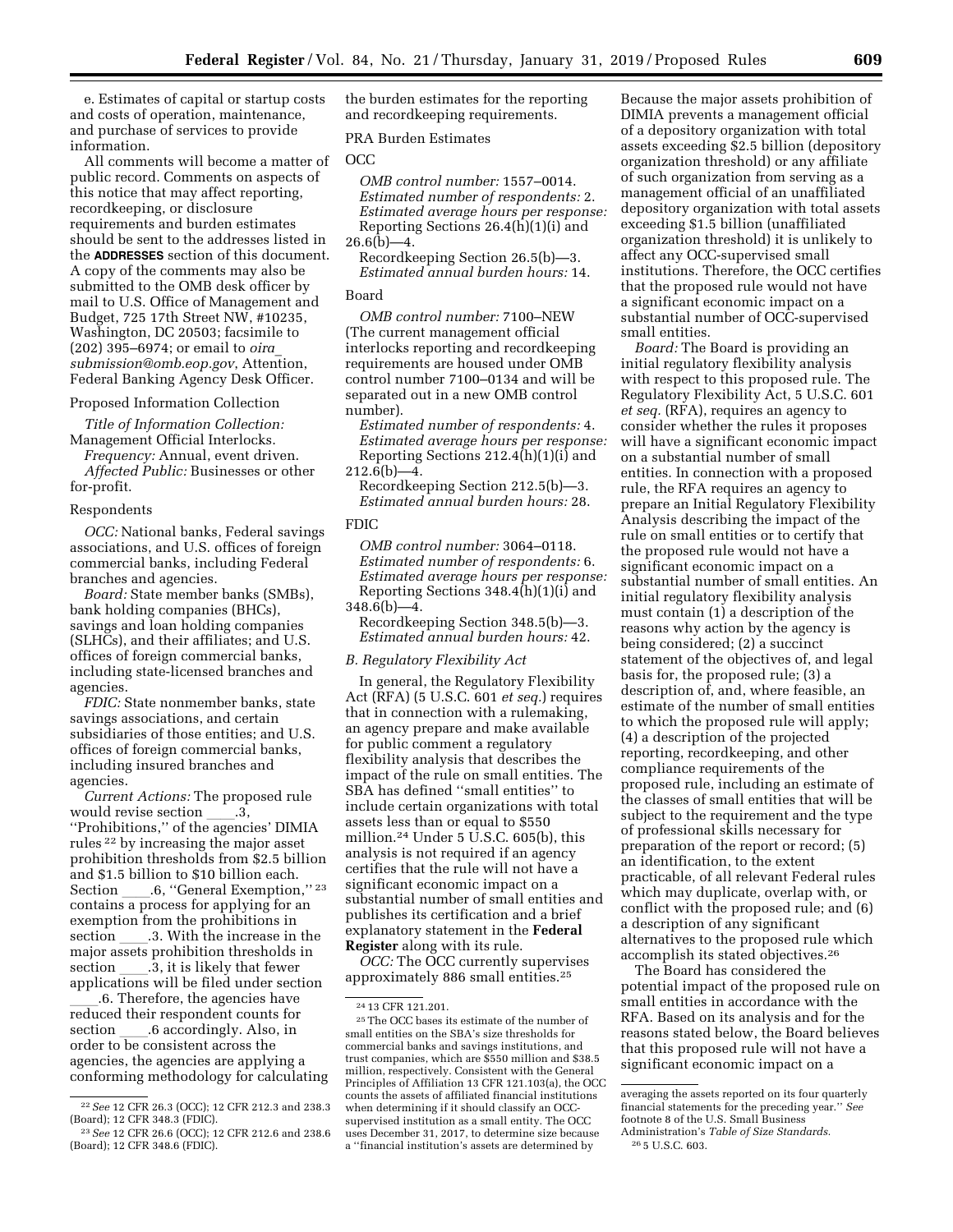substantial number of small entities. Nevertheless, the Board is publishing and inviting comment on this initial regulatory flexibility analysis. A final regulatory flexibility analysis will be conducted after comments received during the public comment period have been considered.

## 1. Reasons for the Proposal

As discussed in the Supplementary Information, the proposed rule would adjust the major assets prohibition thresholds for management interlocks in the Board's rules implementing DIMIA. Under the current major assets prohibition, a management official of a depository organization with total assets exceeding \$2.5 billion (or any affiliate of such an organization) from serving at the same time as a management official of an unaffiliated depository organization with total assets exceeding \$1.5 billion (or any affiliate of such an organization), regardless of the location of the two depository organizations. For these purposes, the term ''depository organization'' means a depository institution or a depository holding company. ''Depository institution'' means a commercial bank (including a private bank), a savings bank, a trust company, a savings and loan association, a building and loan association, a homestead association, a cooperative bank, an industrial bank, or a credit union, chartered under the laws of the United States and having a principal office located in the United States. Additionally, a United States office, including a branch or agency, of a foreign commercial bank is a depository institution. ''Depository holding company'' means a bank holding company or a savings and loan holding company (as more fully defined in section 202 of DIMIA) having its principal office located in the United States.27 The primary benefit of the proposed rule would be to exclude from the major assets prohibition management interlocks involving depository organizations with total assets in excess of the current asset thresholds but below the proposed asset thresholds. Raising the thresholds will help to facilitate small banks in finding qualified directors by eliminating the need to file a request for an exemption from the major assets prohibition.

2. Statement of Objectives and Legal Basis

As discussed above, the Board's objective in proposing this rule would be to reduce the number of depository organizations subject to the major assets

prohibition. The Board has authority under DIMIA to prescribe regulations to carry out DIMIA with respect to state banks that are members of the Federal Reserve System, bank holding companies, and savings and loan holding companies.<sup>28</sup>

3. Description of Small Entities To Which the Regulation Applies

The Board's proposal would apply to state member banks, bank holding companies, and savings and loan holding companies having their principal offices in the United States. Under regulations issued by the Small Business Administration, a small entity includes a depository institution, bank holding company, or savings and loan holding company with total assets of \$550 million or less and trust companies with total assets of \$38.5 million or less. As of June 30, 2018, there were approximately 3,053 small bank holding companies, 184 small savings and loan holding companies, and 541 small state member banks. The proposed rule would increase the total asset level at which depository organizations and their affiliates become subject to the major assets prohibition from \$1.5 billion and \$2.5 billion to \$10 billion and \$10 billion, respectively.

4. Projected Reporting, Recordkeeping, and Other Compliance Requirements

To the extent that a small entity is subject to the major assets prohibition by virtue of its affiliation with a banking organization that has total assets exceeding \$10 billion, the proposed rule would not impose any additional requirements on those small entities because they were already subject to the major assets prohibition. The proposed changes to the major assets prohibition would not impose any new reporting, recordkeeping, and other compliance requirements. Accordingly, the Board believes that the proposed rule will not have a significant economic impact on small banking organizations supervised by the Board.

5. Identification of Duplicative, Overlapping, or Conflicting Federal Regulations

The Board is aware of no other Federal rules that duplicate, overlap, or conflict with the proposed changes to the major assets prohibition thresholds.

6. Discussion of Significant Alternatives

The Board believes that the proposed rule will not have a significant economic impact on small entities supervised by the Board and therefore

believes that there are no significant alternatives to the proposed rule that would reduce the economic impact on small entities supervised by the Board.

The Board welcomes comment on all aspects of its analysis. In particular, the Board requests that commenters describe the nature of any impact on small entities and provide empirical data to illustrate and support the extent of the impact.

*FDIC:* The Regulatory Flexibility Act (RFA) generally requires that, in connection with a proposed rule, an agency prepare and make available for public comment an initial regulatory flexibility analysis describing the impact of the rulemaking on small entities.29 A regulatory flexibility analysis is not required, however, if the agency certifies that the rule will not have a significant economic impact on a substantial number of small entities. The Small Business Administration (SBA) has defined ''small entities'' to include banking organizations with total assets less than or equal to \$550 million.30 The FDIC supervises 3,643 depository institutions,31 of which 2,840 are defined as small banking entities by the terms of the RFA.32

The proposed rule will only affect institutions with total consolidated assets between the current thresholds of \$1.5 billion and \$2.5 billion and the proposed threshold of \$10 billion. Therefore, the proposed rule will likely affect zero small entities.

Accordingly, the FDIC believes that the proposed rule will not have a significant impact on a substantial number of small entities. For the reasons described above and pursuant to 5 U.S.C. 605(b), the FDIC certifies that the proposed rule will not have a significant economic impact on a substantial number of small entities.

The FDIC invites comments on all aspects of the supporting information provided in this RFA section. In particular, would this rule have any significant effects on small entities that the FDIC has not identified?

30The SBA defines a small banking organization as having \$550 million or less in assets, where ''a financial institution's assets are determined by averaging the assets reported on its four quarterly financial statements for the preceding year.'' 13 CFR 121.201 n.8 (2018). ''SBA counts the receipts, employees, or other measure of size of the concern whose size is at issue and all of its domestic and foreign affiliates . . . .'' 13 CFR 121.103(a)(6) (2018). Following these regulations, the FDIC uses a covered entity's affiliated and acquired assets, averaged over the preceding four quarters, to determine whether the covered entity is ''small'' for the purposes of RFA.

31FDIC-supervised institutions are set forth in 12 U.S.C. 1813(q)(2).

<sup>27</sup> 12 CFR 212.2 and 231.92. 28 12 U.S.C. 3207(2).

<sup>29</sup> 5 U.S.C. 601 *et seq.* 

<sup>32</sup>Call Report, December 31, 2017.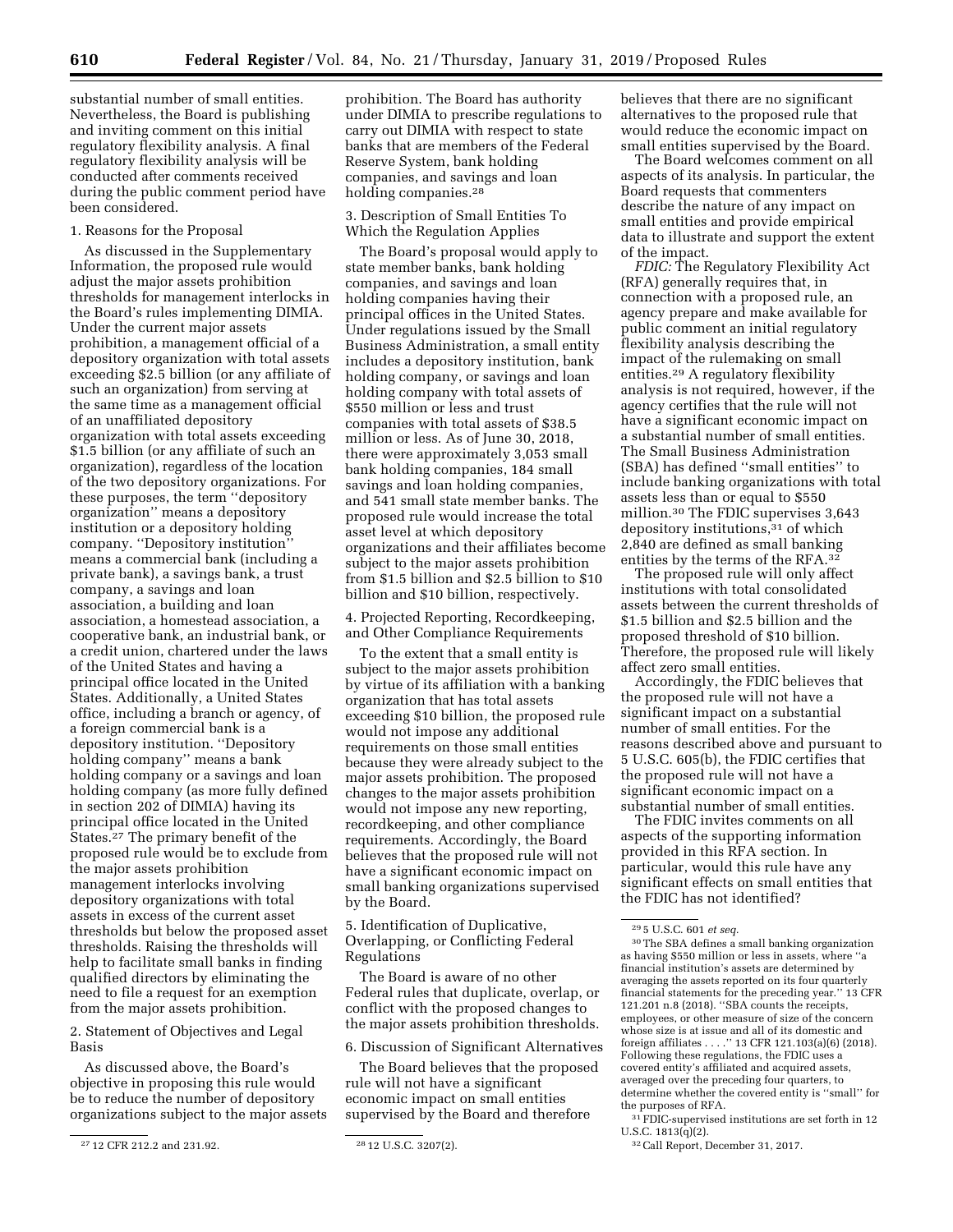## *C. OCC Unfunded Mandates Reform Act of 1995 Determination*

The OCC analyzed the proposed rule under the factors set forth in the Unfunded Mandates Reform Act of 1995 (UMRA) (2 U.S.C. 1532). Under this analysis, the OCC considered whether the proposed rule includes a Federal mandate that may result in the expenditure by State, local, and Tribal governments, in the aggregate, or by the private sector, of \$100 million or more in any one year (adjusted for inflation). The proposed rule does not impose new mandates. Therefore, the OCC concludes that the proposed rule will not result in an expenditure of \$100 million or more annually by state, local, and tribal governments or by the private sector.

## *D. Riegle Community Development and Regulatory Improvement Act*

The Riegle Community Development and Regulatory Improvement Act of 1994 requires that each Federal banking agency, in determining the effective date and administrative compliance requirements for new regulations that impose additional reporting, disclosure, or other requirements on insured depository institutions (IDIs), consider, consistent with principles of safety and soundness and the public interest, any administrative burdens that such regulations would place on depository institutions, including small depository institutions, and customers of depository institutions, as well as the benefits of such regulations. In addition, new regulations that impose additional reporting, disclosures, or other new requirements on insured depository institutions generally must take effect on the first day of a calendar quarter that begins on or after the date on which the regulations are published in final form.

The proposed rule would reduce burden and imposes no additional reporting, disclosure, or other requirements on IDIs, including small depository institutions, nor on the customers of depository institutions. Nonetheless, in connection with determining an effective date for the proposed rule, the agencies invite comment on any administrative burdens that the proposed rule would place on depository institutions, including small depository institutions, and customers of depository institutions.

#### *E. Plain Language*

Section 722 of the Gramm-Leach-Bliley Act requires the Federal banking agencies to use plain language in all proposed and final rules published after January 1, 2000. The agencies have sought to present the proposed rule in a simple and straightforward manner, and invite comment on the use of plain language. For example:

• Have the agencies organized the material to inform your needs? If not, how could the agencies present the proposed rule more clearly?

• Are the requirements in the proposed rule clearly stated? If not, how could the proposed rule be more clearly stated?

• Does the proposed rule contain technical language or jargon that is not clear? If so, which language requires clarification?

• Would a different format (grouping and order of sections, use of headings, paragraphing) make the proposed rule easier to understand? If so, what changes would achieve that?

• Is this section format adequate? If not, which of the sections should be changed and how?

• What other changes can the agencies incorporate to make the proposed rule easier to understand?

## **List of Subjects**

## *12 CFR Part 26*

Antitrust, Banks, banking, Holding companies, Management official interlocks, National banks.

#### *12 CFR Part 212*

Antitrust, Banks, banking, Holding companies, Management official interlocks.

#### *12 CFR Part 238*

Administrative practice and procedure, Banks, banking, Holding companies, Reporting and recordkeeping requirements, Securities.

#### *12 CFR Part 348*

Antitrust, Banks, banking, Holding companies.

#### **Authority and Issuance**

For the reasons stated in the preamble, the OCC proposes to amend 12 CFR part 26, the Board proposes to amend 12 CFR parts 212 and 238, and the FDIC proposes to amend 12 CFR part 348 as follows:

#### **DEPARTMENT OF THE TREASURY**

## **Office of the Comptroller of the Currency**

## **PART 26—MANAGEMENT OFFICIAL INTERLOCKS**

■ 1. The authority citation for part 26 continues to read as follows:

**Authority:** 12 U.S.C. 1, 93a, 1462a, 1463, 1464, 3201–3208, 5412(b)(2)(B).

■ 2. Section 26.3 is amended by revising the first sentence of paragraph (c) to read as follows:

#### **§ 26.3 Prohibitions.**

\* \* \* \* \* (c) *Major assets.* A management official of a depository organization with total assets exceeding \$10 billion (or any affiliate of such an organization) may not serve at the same time as a management official of an unaffiliated depository organization with total assets exceeding \$10 billion (or any affiliate of such an organization), regardless of the location of the two depository organizations. \* \* \*

## **FEDERAL RESERVE SYSTEM**

\* \* \* \* \*

## **PART 212—MANAGEMENT OFFICIAL INTERLOCKS (REGULATION L)**

■ 3. The authority citation for part 212 continues to read as follows:

**Authority:** 12 U.S.C. 3201–3208; 15 U.S.C. 19.

■ 4. Section 212.3 is amended by revising the first sentence of paragraph (c) to read as follows:

#### **§ 212.3 Prohibitions.**

\* \* \* \* \* (c) *Major assets.* A management official of a depository organization with total assets exceeding \$10 billion (or any affiliate of such an organization) may not serve at the same time as a management official of an unaffiliated depository organization with total assets exceeding \$10 billion (or any affiliate of such an organization), regardless of the location of the two depository organizations. \* \* \*

## **PART 238—SAVINGS AND LOAN HOLDING COMPANIES (REGULATION LL)**

■ 5. The authority citation for part 238 is revised to read as follows:

**Authority:** 5 U.S.C. 552, 559; 12 U.S.C. 1462, 1462a, 1463, 1464, 1467, 1467a, 1468, 1813, 1817, 1829e, 1831i, 1972, 3201–3208; 15 U.S.C. 78 *l.* 

■ 6. Section 238.93 is amended by revising the first sentence of paragraph (c) to read as follows:

#### **§ 238.93 Prohibitions.**

\* \* \* \* \* (c) *Major assets.* A management official of a depository organization with total assets exceeding \$10 billion (or any affiliate of such an organization) may not serve at the same time as a management official of an unaffiliated depository organization with total assets exceeding \$10 billion (or any affiliate of such an organization), regardless of the